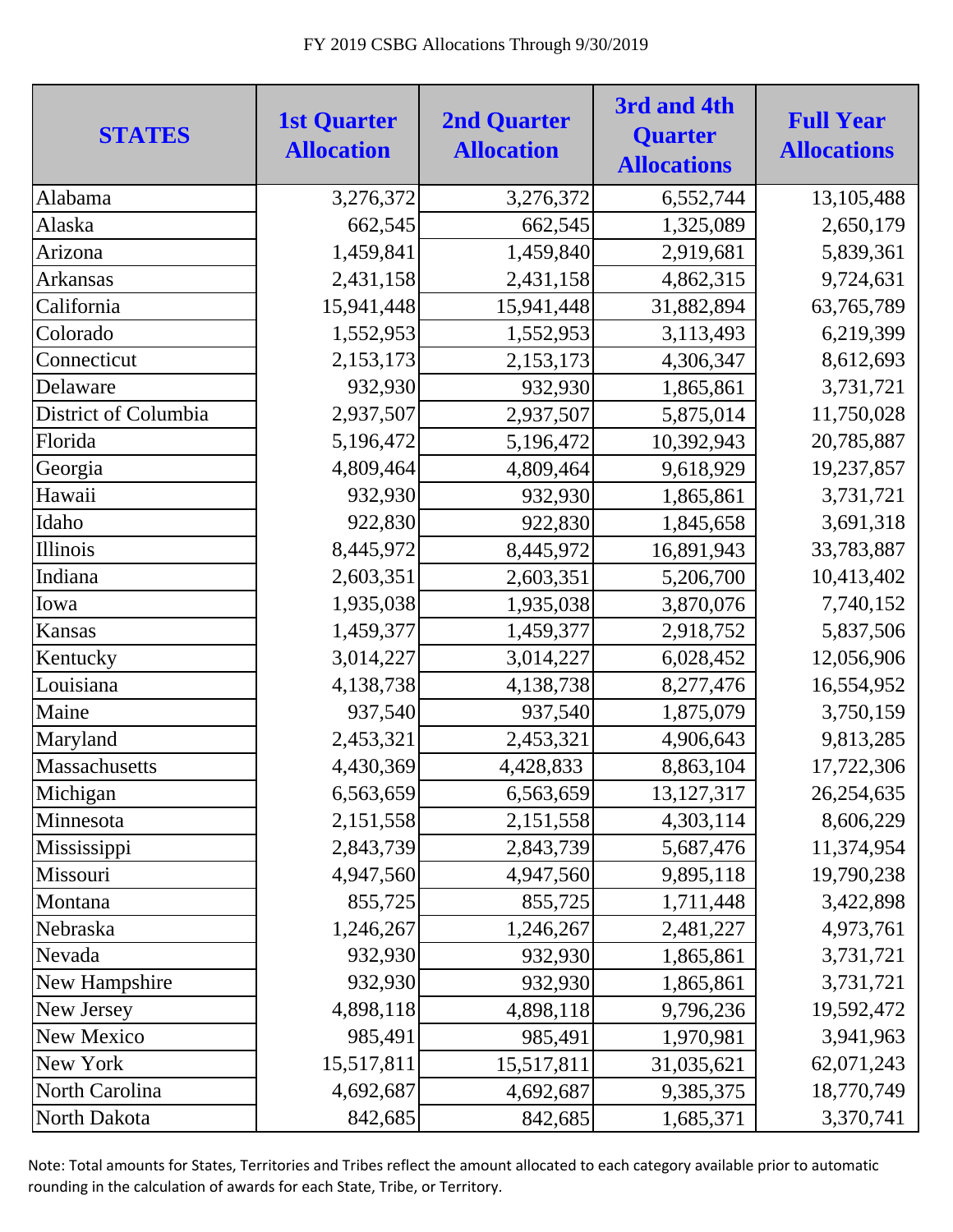| <b>STATES</b>            | <b>1st Quarter</b><br><b>Allocation</b> | <b>2nd Quarter</b><br><b>Allocation</b> | 3rd and 4th<br><b>Quarter</b><br><b>Allocations</b> | <b>Full Year</b><br><b>Allocations</b> |
|--------------------------|-----------------------------------------|-----------------------------------------|-----------------------------------------------------|----------------------------------------|
| Ohio                     | 6,969,546                               | 6,969,546                               | 13,939,093                                          | 27,878,185                             |
| Oklahoma                 | 2,089,524                               | 2,089,524                               | 4,179,048                                           | 8,358,096                              |
| Oregon                   | 1,425,600                               | 1,425,600                               | 2,851,199                                           | 5,702,399                              |
| Pennsylvania             | 7,569,664                               | 7,569,664                               | 15,139,327                                          | 30,278,655                             |
| <b>Puerto Rico</b>       | 7,532,157                               | 7,532,157                               | 15,064,313                                          | 30,128,626                             |
| Rhode Island             | 988,367                                 | 988,367                                 | 1,976,735                                           | 3,953,469                              |
| South Carolina           | 2,747,220                               | 2,747,220                               | 5,494,441                                           | 10,988,881                             |
| South Dakota             | 755,848                                 | 755,848                                 | 1,511,695                                           | 3,023,391                              |
| Tennessee                | 3,522,281                               | 3,522,281                               | 7,044,560                                           | 14,089,121                             |
| Texas                    | 8,601,453                               | 8,601,453                               | 17,202,904                                          | 34,405,809                             |
| Utah                     | 911,697                                 | 911,697                                 | 1,823,393                                           | 3,646,787                              |
| Vermont                  | 932,285                                 | 932,285                                 | 1,864,571                                           | 3,729,141                              |
| Virginia                 | 2,861,995                               | 2,861,995                               | 5,725,979                                           | 11,449,969                             |
| <b>Washington State</b>  | 2,118,751                               | 2,118,751                               | 4,237,502                                           | 8,475,004                              |
| West Virginia            | 2,001,528                               | 2,001,528                               | 4,003,057                                           | 8,006,113                              |
| Wisconsin                | 2,175,426                               | 2,175,426                               | 4,350,852                                           | 8,701,704                              |
| Wyoming                  | 873,848                                 | 873,848                                 | 1,747,695                                           | 3,495,391                              |
| <b>Total States</b>      | 174,115,899                             | 174,114,363                             | 348,232,417                                         | 696,462,686                            |
|                          |                                         |                                         |                                                     |                                        |
| <b>Total Tribes</b>      | 1,590,106                               | 1,590,105                               | 3,180,190                                           | 6,360,404                              |
| <b>Total Territories</b> | 932,930                                 | 932,930                                 | 1,865,861                                           | 3,731,721                              |
| <b>Total</b>             | 176,638,935                             | 176,637,398                             | 353,278,467                                         | \$706,554,810                          |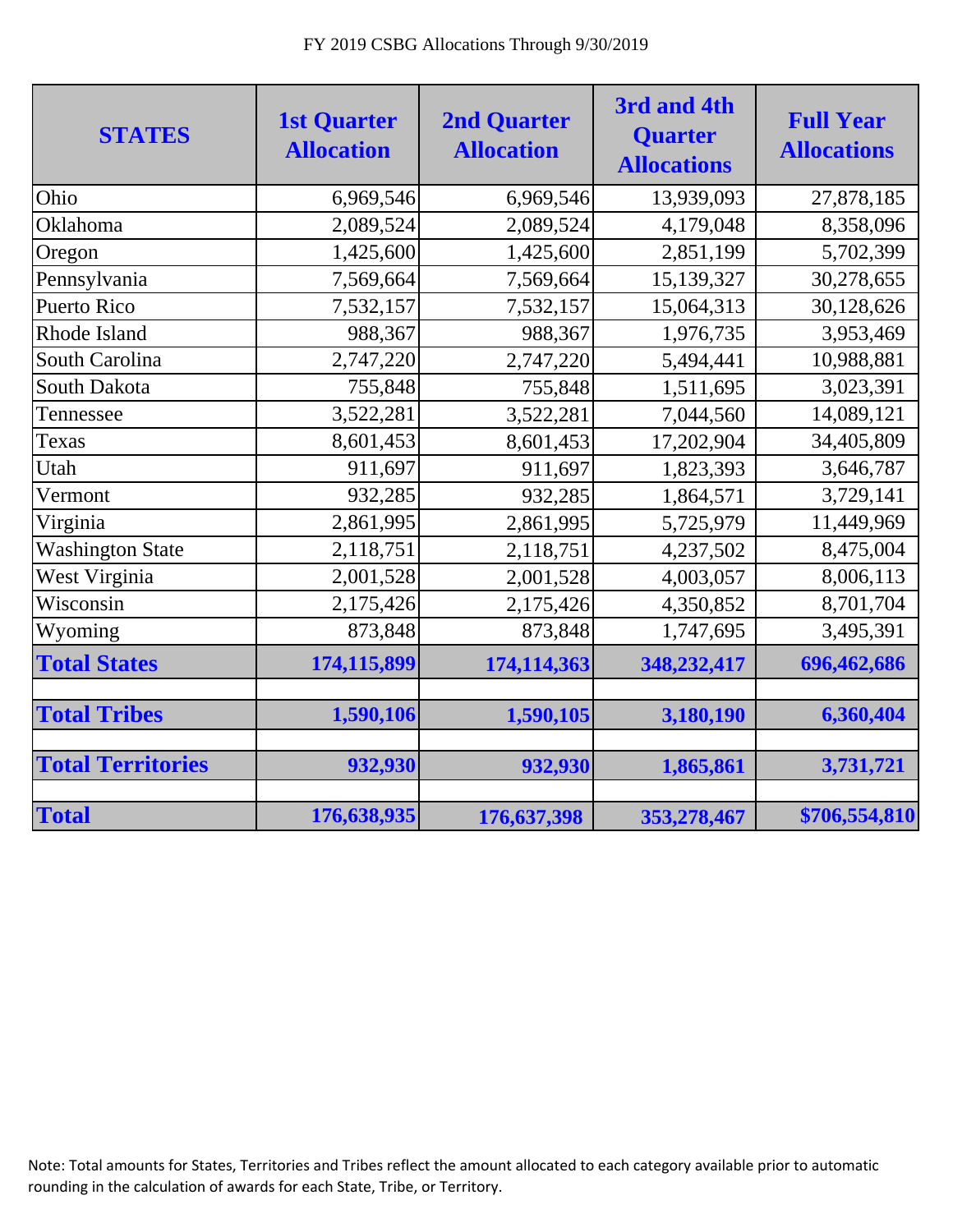| <b>TRIBES</b>                                              | <b>1st Quarter</b><br><b>Allocation</b> | <b>2nd Quarter</b><br><b>Allocation</b> | 3rd and 4th<br><b>Quarter</b><br><b>Allocations</b> | <b>Full Year</b><br><b>Allocations</b> |
|------------------------------------------------------------|-----------------------------------------|-----------------------------------------|-----------------------------------------------------|----------------------------------------|
| <b>ALABAMA</b>                                             |                                         |                                         |                                                     |                                        |
| <b>Machis Lower Creek</b>                                  | 2,301                                   | 2,301                                   | 4,600                                               | 9,202                                  |
| Mowa Band of Choctaw                                       |                                         |                                         |                                                     |                                        |
| Indians                                                    | 15,591                                  | 15,591                                  | 31,181                                              | 62,363                                 |
| Poarch Band of Creek Indians                               | 4,678                                   | 4,678                                   | 9,356                                               | 18,712                                 |
| <b>ALASKA</b>                                              |                                         |                                         |                                                     |                                        |
| Central Council of the Tlingit<br>& Haida Indian Tribes of |                                         |                                         |                                                     |                                        |
| Alaska                                                     | 59,817                                  | 59,817                                  | 119,634                                             | 239,267                                |
| <b>Cook Inlet Tribal Council</b>                           | 84,313                                  | 84,313                                  | 168,626                                             | 337,251                                |
| <b>Fairbanks Native Association</b>                        | 21,613                                  | 21,613                                  | 43,227                                              | 86,453                                 |
| Kenaitze Indian Tribe                                      | 26,436                                  | 26,436                                  | 52,873                                              | 105,745                                |
| Sitka Tribe of Alaska                                      | 11,388                                  | 11,388                                  | 22,777                                              | 45,553                                 |
| Sun'aq Tribe of Kodiak                                     | 11,709                                  | 11,709                                  | 23,419                                              | 46,837                                 |
| Tanana Chiefs Conference,                                  |                                         |                                         |                                                     |                                        |
| Inc.                                                       | 55,109                                  | 55,109                                  | 110,218                                             | 220,436                                |
| <b>ARIZONA</b>                                             |                                         |                                         |                                                     |                                        |
| Navajo Nation                                              | 188,499                                 | 188,499                                 | 376,996                                             | 753,993                                |
| Quechan Indian Tribe                                       | 2,424                                   | 2,424                                   | 4,848                                               | 9,696                                  |
| San Carlos Apache Tribe                                    | 15,409                                  | 15,409                                  | 30,818                                              | 61,636                                 |
| White Mountain Apache Tribe                                | 18,249                                  | 18,249                                  | 36,498                                              | 72,996                                 |
| <b>CALIFORNIA</b>                                          |                                         |                                         |                                                     |                                        |
| Quechan Indian Tribe                                       | 2,583                                   | 2,583                                   | 5,166                                               | 10,332                                 |
| <b>CONNECTICUT</b>                                         |                                         |                                         |                                                     |                                        |
| <b>Eastern Pequot Nation</b>                               | 3,499                                   | 3,499                                   | 6,998                                               | 13,996                                 |
| <b>IDAHO</b>                                               |                                         |                                         |                                                     |                                        |
| Shoshone-Bannock Tribes of                                 |                                         |                                         |                                                     |                                        |
| Ft. Hall Reservation                                       | 10,101                                  | 10,101                                  | 20,202                                              | 40,403                                 |
| <b>LOUISIANA</b>                                           |                                         |                                         |                                                     |                                        |
| Institute for Indian                                       |                                         |                                         |                                                     |                                        |
| Development                                                | 58,675                                  | 58,675                                  | 117,349                                             | 234,699                                |
| <b>MAINE</b>                                               |                                         |                                         |                                                     |                                        |
| Passamaquoddy - Pleasant                                   |                                         |                                         |                                                     |                                        |
| Point                                                      | 1,849                                   | 1,849                                   | 3,697                                               | 7,395                                  |
| <b>MASSACHUSETTS</b>                                       |                                         |                                         |                                                     |                                        |
| Mashpee Wampanoag Tribe                                    | 25,978                                  | 25,978                                  | 51,955                                              | 103,911                                |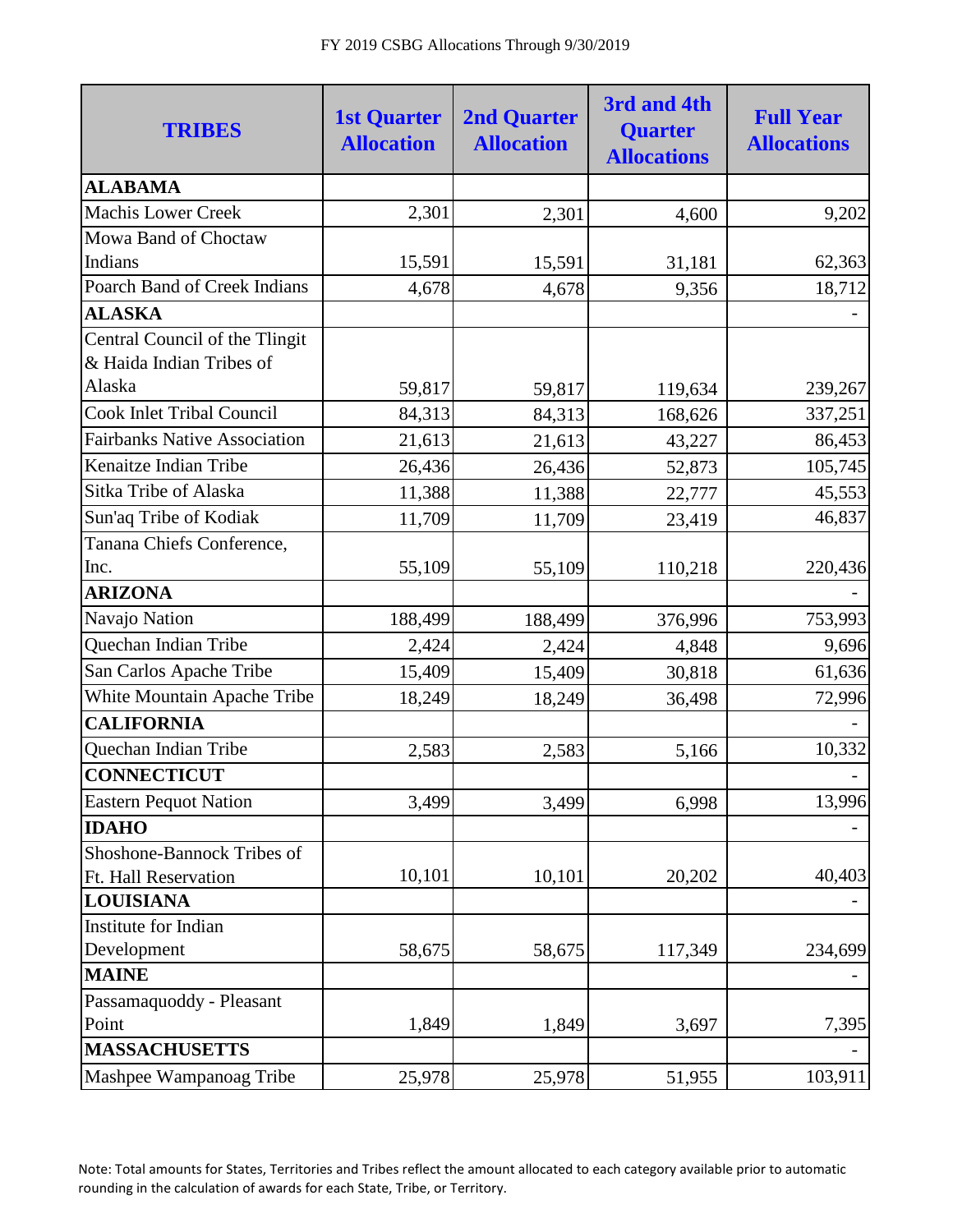| <b>TRIBES</b>                    | <b>1st Quarter</b><br><b>Allocation</b> | <b>2nd Quarter</b><br><b>Allocation</b> | 3rd and 4th<br><b>Quarter</b><br><b>Allocations</b> | <b>Full Year</b><br><b>Allocations</b> |
|----------------------------------|-----------------------------------------|-----------------------------------------|-----------------------------------------------------|----------------------------------------|
| <b>MICHIGAN</b>                  |                                         |                                         |                                                     |                                        |
| <b>Inter Tribal Council of</b>   |                                         |                                         |                                                     |                                        |
| Michigan                         | 26,995                                  | 26,995                                  | 53,990                                              | 107,980                                |
| Keweenaw Bay Indian              |                                         |                                         |                                                     |                                        |
| Community of Michigan            | 17,352                                  | 17,352                                  | 34,705                                              | 69,409                                 |
| Sault Ste. Marie Tribe of        |                                         |                                         |                                                     |                                        |
| Chippewa Indians                 | 15,450                                  | 15,450                                  | 30,899                                              | 61,799                                 |
| <b>MONTANA</b>                   |                                         |                                         |                                                     |                                        |
| Assiniboine & Sioux Tribes of    |                                         |                                         |                                                     |                                        |
| the Fort Peck Reservation        | 24,127                                  | 24,127                                  | 48,252                                              | 96,506                                 |
| <b>Blackfeet Tribe</b>           | 23,786                                  | 23,786                                  | 47,572                                              | 95,144                                 |
| Chippewa-Cree Indians of the     |                                         |                                         |                                                     |                                        |
| <b>Rocky Boys Reservation</b>    | 8,495                                   | 8,495                                   | 16,991                                              | 33,981                                 |
| Confederated Salish/Kootenai     | 19,183                                  | 19,183                                  | 38,366                                              | 76,732                                 |
| Fort Belknap Indian              |                                         |                                         |                                                     |                                        |
| Community                        | 1,615                                   | 1,615                                   | 3,230                                               | 6,460                                  |
| <b>NEBRASKA</b>                  |                                         |                                         |                                                     |                                        |
| Ponac Tribe of Nebraska          | 2,827                                   | 2,827                                   | 5,652                                               | 11,306                                 |
| <b>NEW MEXICO</b>                |                                         |                                         |                                                     |                                        |
| Navajo Nation                    | 117,537                                 | 117,537                                 | 235,073                                             | 470,147                                |
| Pueblo of Jemez                  | 6,311                                   | 6,311                                   | 12,620                                              | 25,241                                 |
| Pueblo of Zuni                   | 38,046                                  | 38,046                                  | 76,091                                              | 152,183                                |
| <b>NORTH CAROLINA</b>            |                                         |                                         |                                                     |                                        |
| Coharie Intra-Tribal             |                                         |                                         |                                                     |                                        |
| Association                      | 2,556                                   | 2,556                                   | 5,113                                               | 10,225                                 |
| Lumbee Tribe of North            |                                         |                                         |                                                     |                                        |
| Carolina                         | 64,779                                  | 64,779                                  | 129,559                                             | 259,117                                |
| NORTH DAKOTA                     |                                         |                                         |                                                     |                                        |
| Spirit Lake Sioux Tribe          | 20,346                                  | 20,346                                  | 40,693                                              | 81,385                                 |
| <b>Standing Rock Sioux Tribe</b> | 10,656                                  | 10,656                                  | 21,312                                              | 42,624                                 |
| Three Affiliated Tribes of the   |                                         |                                         |                                                     |                                        |
| Forth Berthold Reservation       | 19,299                                  | 19,299                                  | 38,596                                              | 77,193                                 |
| Turtle Mountain Band of          |                                         |                                         |                                                     |                                        |
| Chippewa Indians                 | 39,944                                  | 39,944                                  | 79,889                                              | 159,777                                |
| <b>OKLAHOMA</b>                  |                                         |                                         |                                                     |                                        |
| <b>Cherokee Nation</b>           | 80,981                                  | 80,981                                  | 161,962                                             | 323,924                                |
| Cheyenne-Arapaho Tribes of       |                                         |                                         |                                                     |                                        |
| Oklahoma                         | 6,413                                   | 6,413                                   | 12,826                                              | 25,652                                 |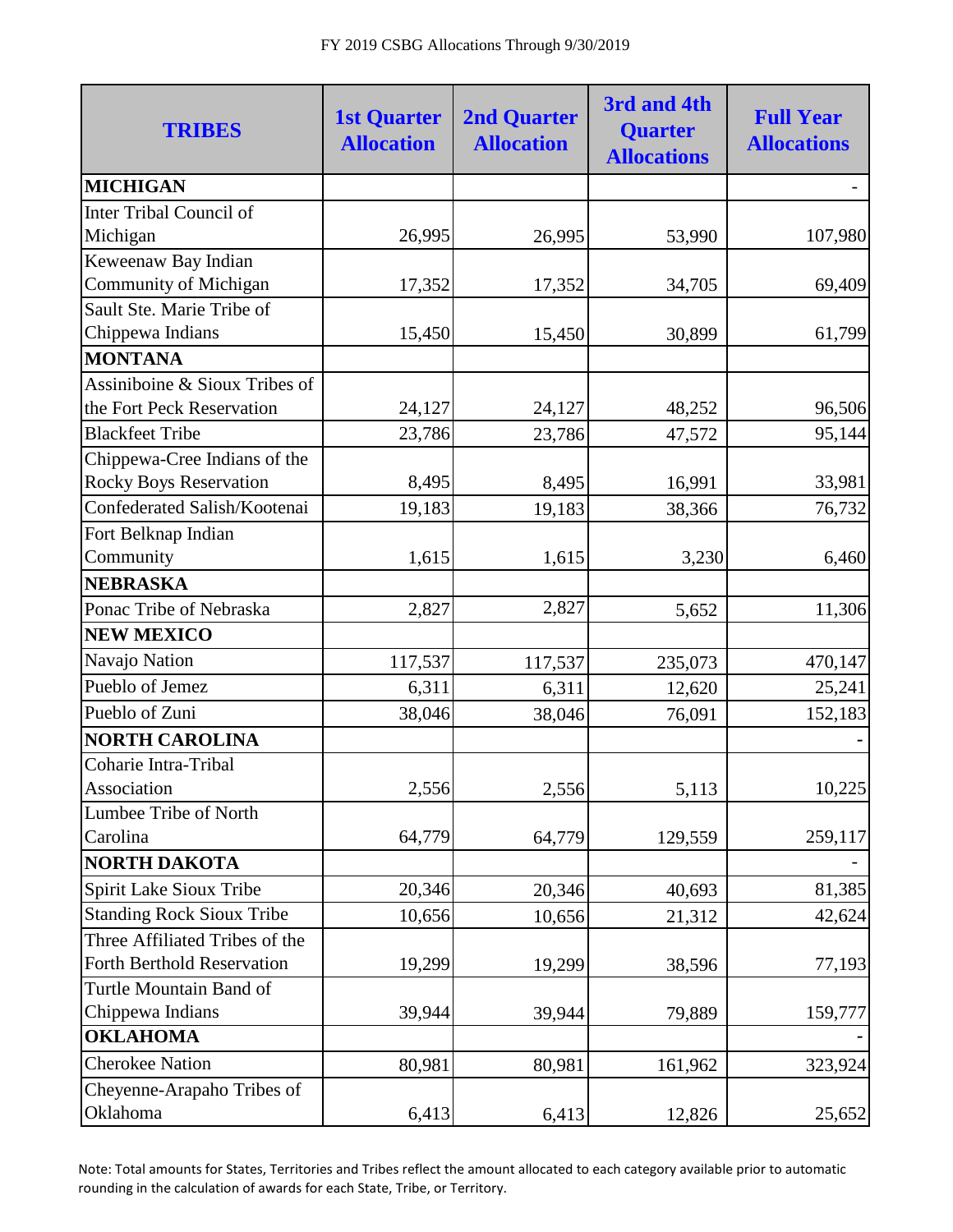| <b>TRIBES</b>                        | <b>1st Quarter</b><br><b>Allocation</b> | <b>2nd Quarter</b><br><b>Allocation</b> | 3rd and 4th<br><b>Quarter</b><br><b>Allocations</b> | <b>Full Year</b><br><b>Allocations</b> |
|--------------------------------------|-----------------------------------------|-----------------------------------------|-----------------------------------------------------|----------------------------------------|
| <b>OKLAHOMA</b>                      |                                         |                                         |                                                     |                                        |
| <b>Chickasaw Nation</b>              | 10,073                                  | 10,073                                  | 20,147                                              | 40,293                                 |
| <b>Choctaw Nation</b>                | 29,833                                  | 29,833                                  | 59,667                                              | 119,333                                |
| Citizen Potawatomi Nation            | 40,604                                  | 40,604                                  | 81,208                                              | 162,415                                |
| Delaware Nation of Oklahoma          | 290                                     | 290                                     | 581                                                 | 1,161                                  |
| <b>Kaw Nation</b>                    | 492                                     | 492                                     | 984                                                 | 1,968                                  |
| Quapaw Tribe of Oklahoma             | 1,434                                   | 1,434                                   | 2,866                                               | 5,733                                  |
| <b>Osage Tribe</b>                   | 11,909                                  | 11,909                                  | 23,818                                              | 47,636                                 |
| <b>Pawnee Nation</b>                 | 759                                     | 759                                     | 1,518                                               | 3,036                                  |
| Seminole Nation of Oklahoma          | 4,088                                   | 4,088                                   | 8,175                                               | 16,351                                 |
| United Keetoowah Band of             |                                         |                                         |                                                     |                                        |
| Cherokee                             | 8,442                                   | 8,442                                   | 16,884                                              | 33,767                                 |
| <b>Wichita and Affiliated Tribes</b> | 1,402                                   | 1,402                                   | 2,802                                               | 5,605                                  |
| <b>OREGON</b>                        |                                         |                                         |                                                     |                                        |
| <b>Confederated Tribes of Grand</b>  |                                         |                                         |                                                     |                                        |
| Ronde                                | 2,989                                   | 2,989                                   | 5,977                                               | 11,955                                 |
| Klamath Indian Tribe                 | 3,510                                   | 3,510                                   | 7,020                                               | 14,040                                 |
| <b>RHODE ISLAND</b>                  |                                         |                                         |                                                     |                                        |
| Narragansett Indian Tribe            | 7,282                                   | 7,282                                   | 14,565                                              | 29,129                                 |
| <b>SOUTH CAROLINA</b>                |                                         |                                         |                                                     |                                        |
| Catawba Cultural Preservation        |                                         |                                         |                                                     |                                        |
| Project                              | 2,750                                   | 2,750                                   | 5,500                                               | 11,000                                 |
| <b>SOUTH DAKOTA</b>                  |                                         |                                         |                                                     |                                        |
| Oglala Sioux Tribe                   | 82,143                                  | 82,143                                  | 164,285                                             | 328,571                                |
| Rosebud Sioux Tribe                  | 55,611                                  | 55,611                                  | 111,222                                             | 222,444                                |
| <b>Sisseton-Wahpeton Sioux</b>       |                                         |                                         |                                                     |                                        |
| Tribe                                | 14,346                                  | 14,346                                  | 28,691                                              | 57,383                                 |
| <b>Standing Rock Sioux Tribe</b>     | 11,191                                  | 11,191                                  | 22,381                                              | 44,762                                 |
| <b>Yankton Sioux Tribe</b>           | 13,793                                  | 13,793                                  | 27,584                                              | 55,169                                 |
| <b>TEXAS</b>                         |                                         |                                         |                                                     |                                        |
| Alabama-Coushatta                    | 8,188                                   | 8,188                                   | 16,374                                              | 32,750                                 |
| <b>UTAH</b>                          |                                         |                                         |                                                     |                                        |
| Navajo Nation                        | 21,234                                  | 21,234                                  | 42,466                                              | 84,933                                 |
| <b>VERMONT</b>                       |                                         |                                         |                                                     |                                        |
| Abenaki Nation                       | 645                                     | 645                                     | 1,290                                               | 2,580                                  |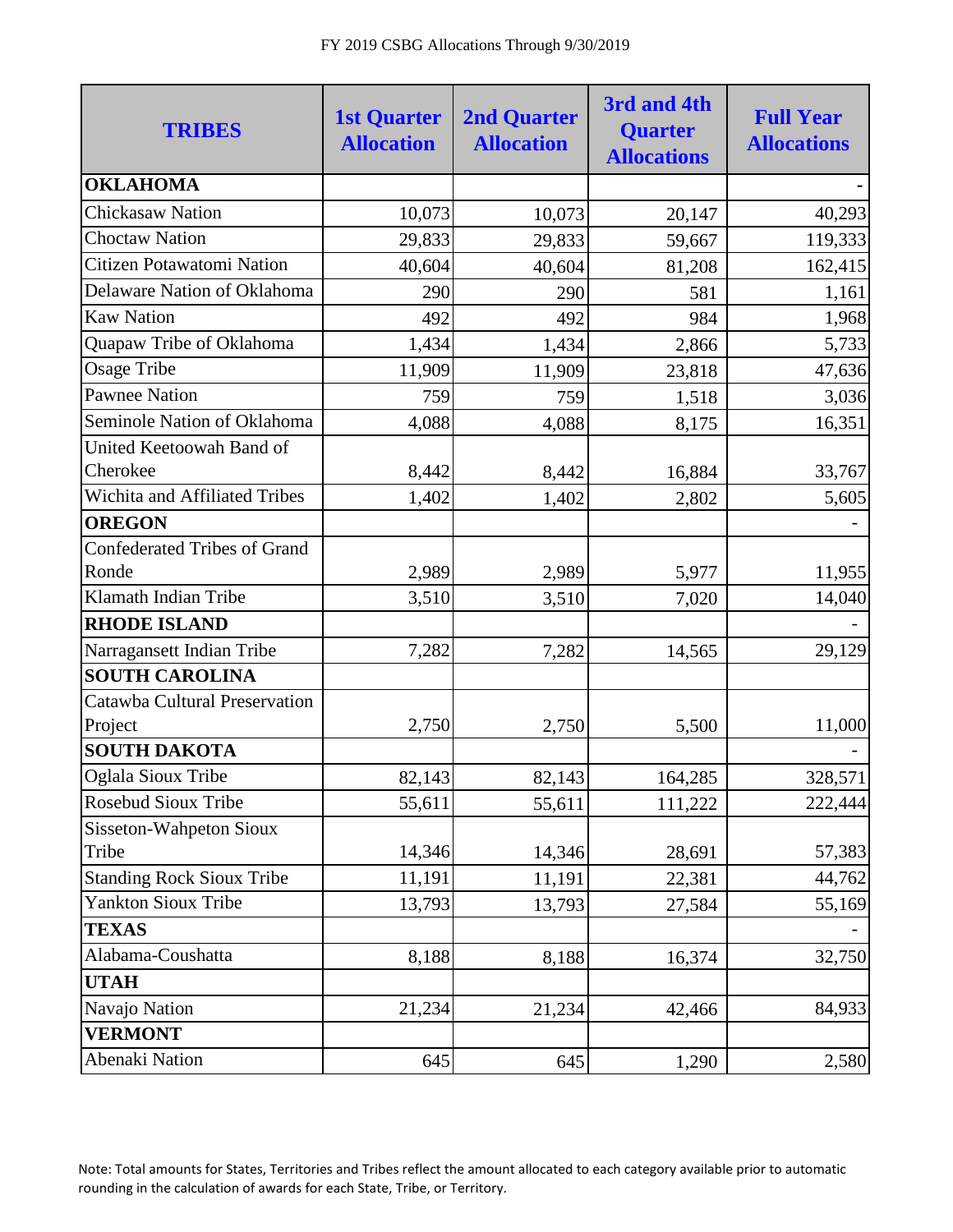| <b>TRIBES</b>           | <b>1st Quarter</b><br><b>Allocation</b> | <b>2nd Quarter</b><br><b>Allocation</b> | 3rd and 4th<br><b>Quarter</b><br><b>Allocations</b> | <b>Full Year</b><br><b>Allocations</b> |
|-------------------------|-----------------------------------------|-----------------------------------------|-----------------------------------------------------|----------------------------------------|
| <b>WASHINGTON</b>       |                                         |                                         |                                                     |                                        |
| Lummi Tribe             | 2,221                                   | 2,221                                   | 4,441                                               | 8,883                                  |
| <b>Nooksack</b>         | 11,227                                  | 11,227                                  | 22,452                                              | 44,905                                 |
| South Puget Intertribal | 6,600                                   | 6,600                                   | 13,200                                              | 26,400                                 |
| Swinomish               | 933                                     | 933                                     | 1,866                                               | 3,732                                  |
| Yakama Tribal Council   | 10,122                                  | 10,122                                  | 20,242                                              | 40,485                                 |
| <b>WYOMING</b>          |                                         |                                         |                                                     |                                        |
| Northern Arapaho        | 59,083                                  | 59,083                                  | 118,164                                             | 236,329                                |
| <b>TOTALS</b>           | 1,590,106                               | 1,590,105                               | 3,180,190                                           | \$6,360,404                            |